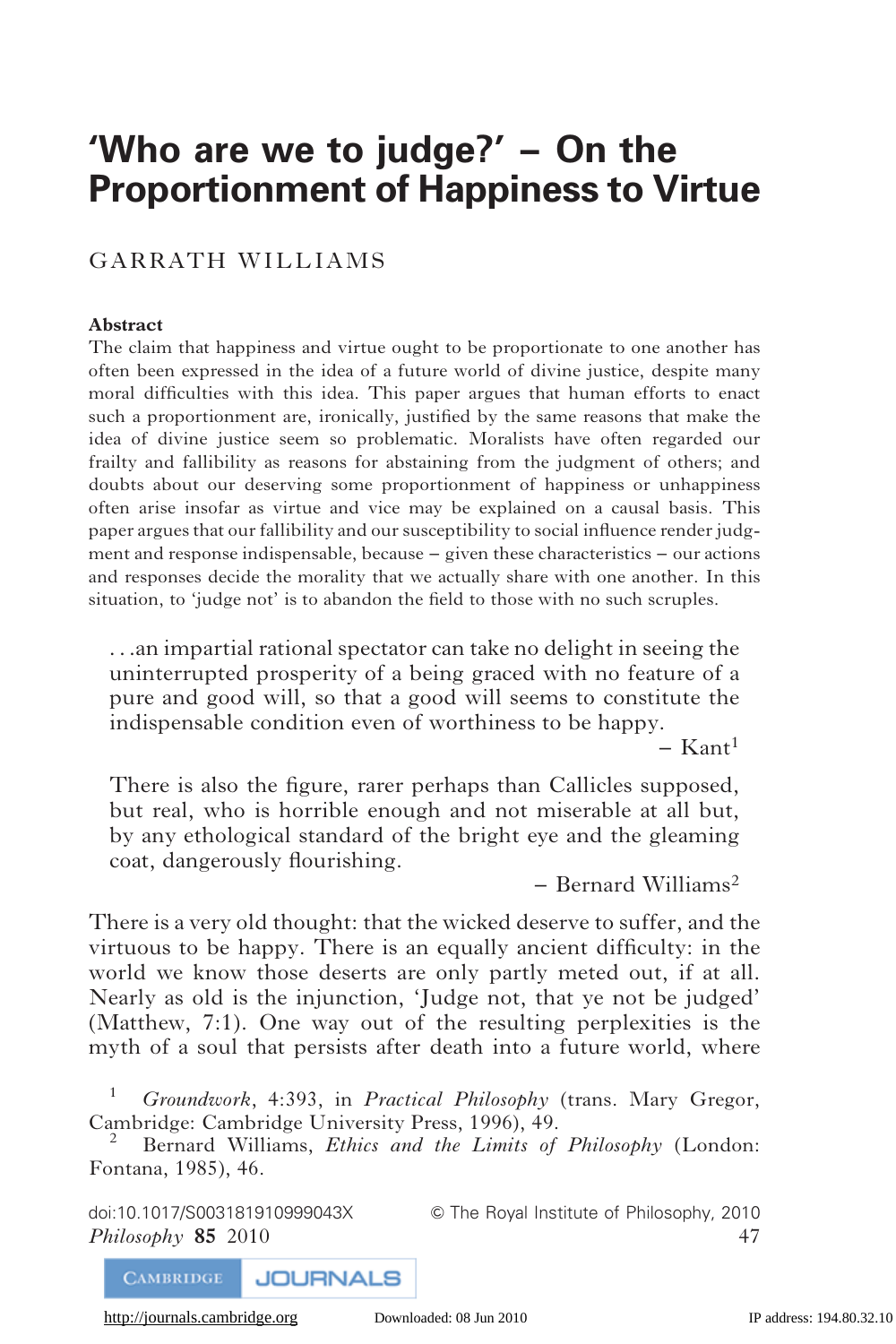matters are better ordered – where the virtuous will be rewarded, where the wicked will be punished, perhaps also reformed. Such beliefs are at least as old as ancient Egypt and its famous 'Book of the Dead',<sup>3</sup> and they have played a complex role in Christian theology down the centuries. They are articulated in some of Plato's myths of the afterlife,<sup>4</sup> and given most systematic form in Kant's moral and religious thought. For Kant, it is axiomatic that virtue – the quality of the will – should be understood as our 'worthiness to be happy'. His account of religious faith is based on reason's 'need'<sup>5</sup> to believe that virtue and happiness will be proportioned to one another in some future world, since they are not in this world.

In this paper I ask what relevance the idea of a *just world* should have for us. The doctrine of an afterlife governed by a personal God is no longer plausible to most of us, religious believers or no. I will contend, however, that some reasons why doctrines of a 'just' afterlife have lost their plausibility are revealing for how we should picture justice in this world. I therefore begin with some of the principal moral difficulties of the idea of divine justice. These centre upon a transactional model of punishment and reward that neglects our continuing relationship to He who judges. In the second section of the paper I then turn to the natural question that arises when we think about this world: might practices of human accountability reasonably be thought of as pursuing a just proportion between virtue and happiness, wickedness and suffering? However, our limitations as judges and (so to speak) executioners are severe, and may seem to undercut any such project. The third part of the paper underlines a crucial relation between 'happiness' and virtue that concerns our status as relating beings: our flourishing depends on others' cooperation in our projects. In the last part of the paper, I suggest that we also have good reason to foster the opposite relation – between wickedness and suffering, in one particular sense at least. In pursuing both points, I seek to allay doubts about the fairness of such a project, doubts reflecting our widespread modern sense that none of us made ourselves who we are. 'There but for the grace of God...' we say – rarely with God in mind, but often with misgivings about the making of moral judgments and the doling out of 'just deserts'.

The Ancient Egyptian Book of the Dead (trans. Raymond Oliver Faulkner, ed. Carol Andrews, Austin: University of Texas Press, 1990), 27ff, 56f. <sup>4</sup> Plato gives various accounts of the afterlife along these lines, includ-

ing: Phaedo, 107 –14; Republic, 614 –17; Gorgias, 523 –7.

<sup>5</sup> Critique of Practical Reason, 5:125, 142, in Practical Philosophy, in op. cit. note 1, 241, 254.

48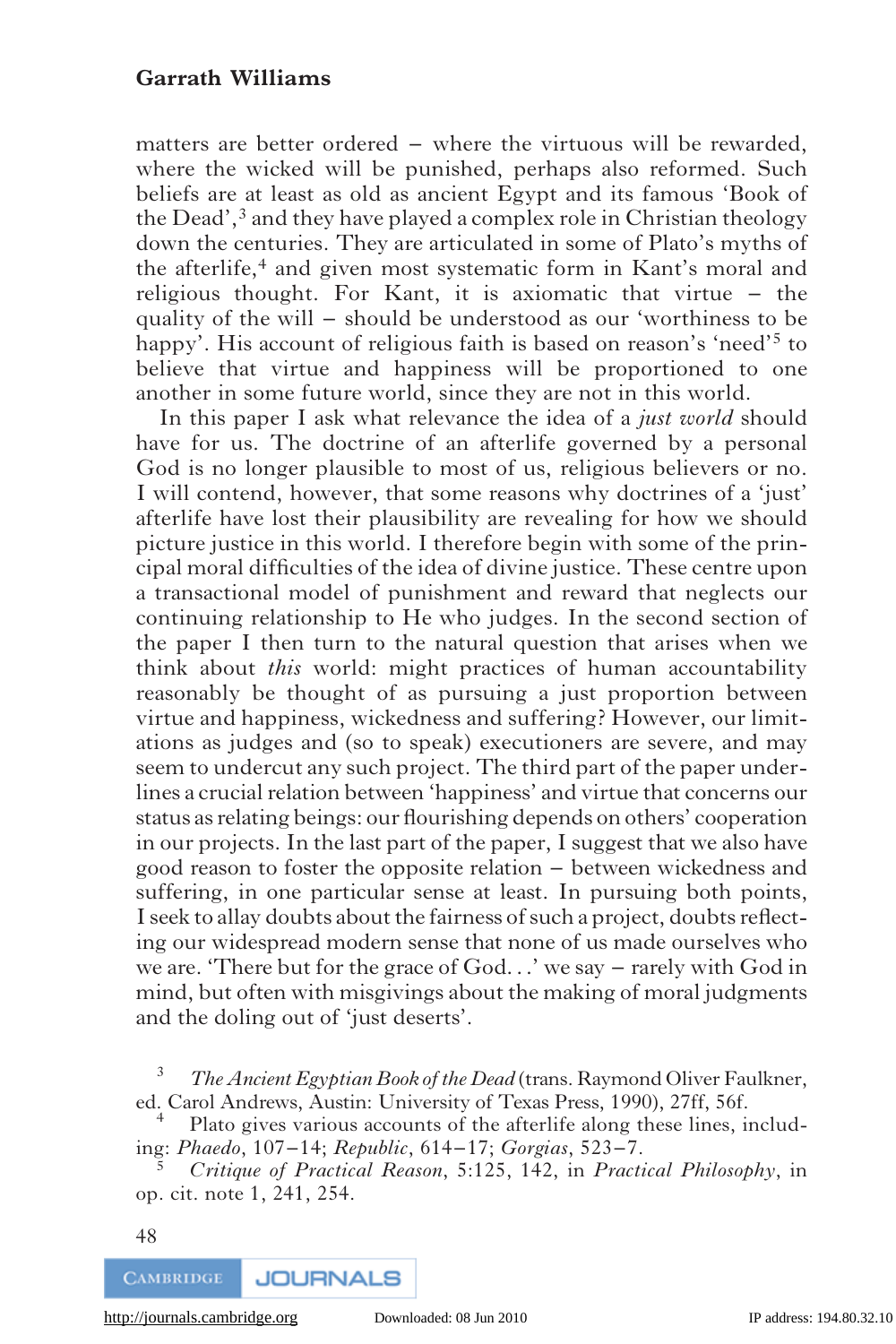My overall argument is that those misgivings are misplaced, and that it is our duty to judge and to share those judgments with others. This argument centres on the following irony: we have such a duty precisely because we lack the attributes that made it intelligible for God, traditionally understood, to realise a state of perfect justice – but which made His relationship to it so morally problematic. In contrast to an infallible and independent God, our judgment is fallible and dependent on the correction and the example of others; while God is beyond compare, human beings prove unequal in their judgment and the example they set; while God is omnipotent, we generally have very limited powers over our fellow human beings, unless we act together with others. Our fallibility might tempt us to think that a proportionment of virtue and happiness is a task we had better forsake; similarly, if action and character are causally conditioned. I argue, instead, that it is because of the difficulties we have in judging one another and ourselves, and because we condition one another's ways of being in the world, that mutual judgment and response are so essential. We depend on others' moral judgments to arrive at a reasonable moral sense; some people's failure to attain this requires us to judge and to act with others, to resist their actions and their example. Rather than being the ultimate deliverance of a divine judge, the idea of a proportionment of happiness and virtue represents a simplification of the on-going task finite human beings face in realising morality among themselves.

# I. Difficulties in the idea of a future just world

Several moral perplexities attend the idea of divine justice. In each case, I suggest, these turn on our status as relating beings, and hence are revealing for how we should think about *mutual* judgment.

It is a familiar charge that the thought of future justice negates morality, by reducing the motivation for virtuous conduct to the hope of reward, and likewise the avoidance of vice to fear of divine punishment.<sup>6</sup> There is something simple-minded in this objection, in that it seems to ignore the complexity of human motivation and the role of habits and emotional sensitivity in our relations to one

Some other criticisms proceed along parallel lines, in supposing that the idea plays to moral and psychological weakness. Thus the future just order as a compensatory fantasy, perhaps for those who are not strong enough to exact justice in this world, or for those not strong enough to face up to the reality of an unjust world.

49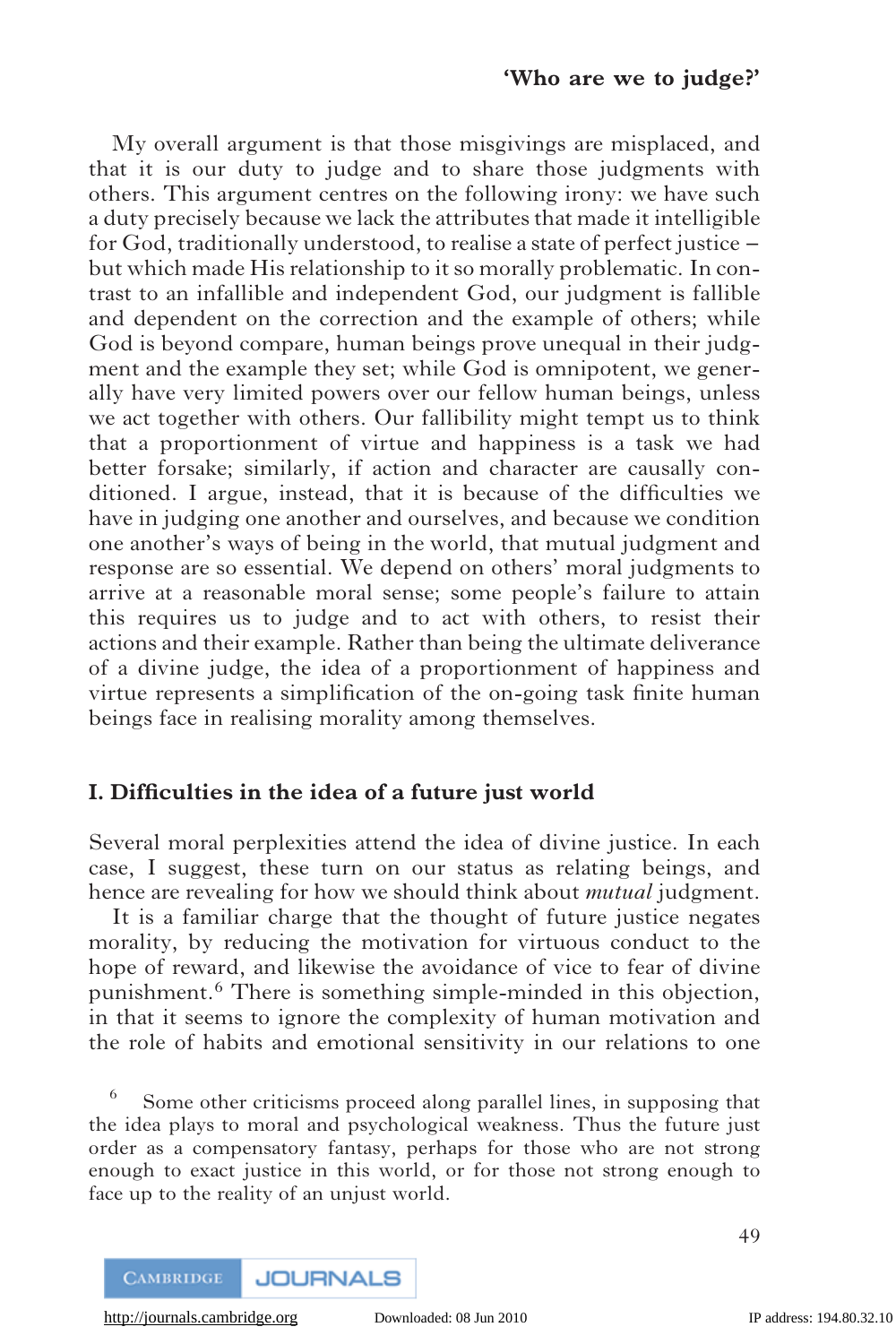another.<sup>7</sup> Anybody who single-mindedly oriented his conduct by the thought of rewards in a future world, rather than concern for those with whom he shares this world, will be far from a paragon of outer virtue, never mind the 'inner morality' or purity of heart that has so often concerned the moralists. Kant, for example, was extremely sensitive to the idea that moral conduct would cease to be moral if it were motivated by the thought of reward, and insists that the motivation of duty itself must come first. His arguments that morality demands faith in a future world concern the meaning of our moral striving. Reason needs to make sense of the world, to see that morality really does have an apportioned place in the order of things, as would be demonstrated if justice were ultimately done<sup>8</sup> (or, perhaps, if it were done in this world).

A more sophisticated objection concerns the nature of our relationship to God. There are obvious difficulties in conceptualising a relationship where the superior party does not interact with us in any of the ways that other agents do; hence the metaphors we use become particularly important. If we picture God as an agent of punitive justice, our metaphor being that of law-maker and ruler, we have a being who requites our sins with suffering. Indeed, some theologians have entertained very literal images of hell as eternal punishment. Nietzsche gleefully noted Tertullian and Aquinas's descriptions of the pleasures of heaven as including the sight, far below, of the wicked being tormented for their sins. (In deliberate echo, he goes on to mention the old punishment of debtors, whose creditors were given the pleasure of cutting away the requisite 'pound of flesh'.<sup>9</sup>) This transactional or 'forensic' model now seems rebarbative: among other things, it does not express our *relationship* to God. Many theologians have, therefore, pictured hell as an absence of God, a situation where we turn have our backs on God, neglected or undermined our relationship to Him.<sup>10</sup>

I think this objection and its response is central to our whole topic. A scheme of punishment and reward looks arbitrary and uncaring if it

<sup>7</sup> This self-defeatingness charge is also discussed, and this criticism offered, by George Sher, Desert (Princeton NJ: Princeton University Press, 1987), 138ff.

See his comment on the morally righteous atheist, such as Spinoza, at Critique of Judgment, §87, 5:452.

 $\frac{9}{10}$  Genealogy of Morality, I.15, II.5.

I am ignoring, for the moment, all those accounts that suggest our eternal fate will be a matter of election or predestination, since – as has so often been objected – such a future world cannot be described as just in any humanly comprehensible sense.

50

**JOURNALS CAMBRIDGE**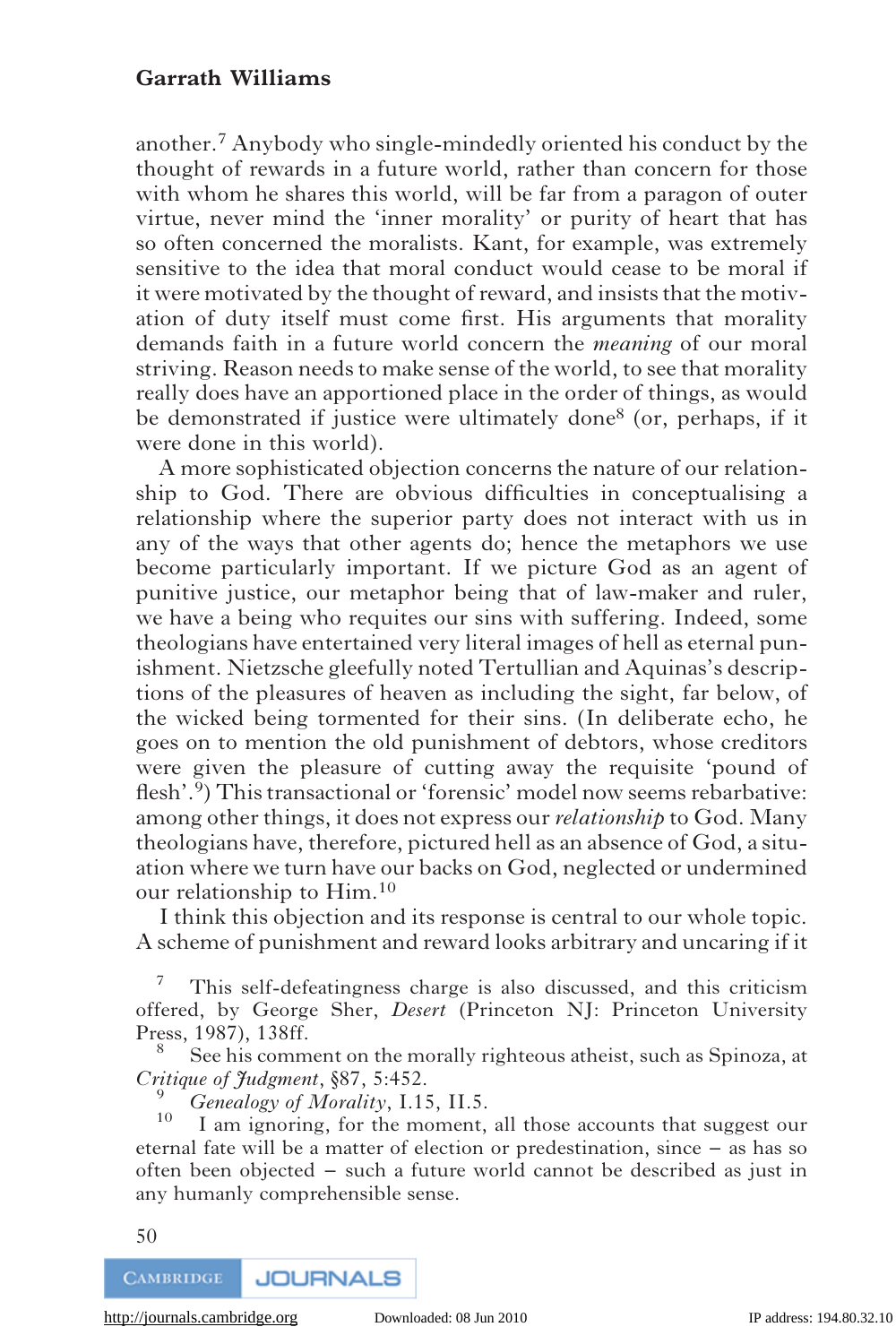is not constitutively linked to our relationship to God. As I shall argue below, any this-worldly scheme must likewise be based in our relations to others: l'enfer, ce n'est pas les autres, rather it is their absence or their palpable disappointment and withdrawal from us. (No doubt, some punishments make this very palpable indeed; but none, we hold, should go so far as to cut away flesh.)

This relationality is also important when we turn to another essentially moral objection. The forensic image of heaven and hell implies a radical individualism: we deserve alone and we will be punished alone. One old Catholic idea was that our prayers can intercede to assist those in purgatory.<sup>11</sup> The idea of intercession surely departs from individual desert. But it is attractive inasmuch as it does not leave us abandoned by our fellow human beings, eternally isolated in our own efforts. Again, this point has a clear secular parallel: Our morality, the extent to which we succeed in becoming even half-way decent human beings, is no individual matter, but depends greatly on the care others take of us. Many have thought otherwise, of course; Kant, again, insisted a person's moral worth is precisely that which he himself has contributed by his own efforts. But this leaves the well-known difficulty of how to picture any absolute sense in which we alone have contributed anything at all, given that we are not 'first causes'.<sup>12</sup> Although we may argue about the ways in which this is true, modern understandings of the human being insist that the quality of the relationships a person experiences is central to who she becomes, morally as well as psychologically speaking. Troubling as this understanding is for the idea of divine judgment, however, I will be arguing that it does not – as many have taken it to do – support a human duty to 'judge not'.

A final set of difficulties attends the moral sorting process involved. Some accounts of divine justice divide human beings into the damned and the saved, while others – for very obvious moral reasons – allow for gradations of punishment corresponding to degrees of moral worth. Within a transcendent framework, 'the soul' may be ranked in terms of its sinfulness or purity. For much the same reasons that a transcendent framework has become implausible to us, so too has this conception of the soul. How, then, are we to give a reasonable sense to the idea of a single moral scale on which people can be ranked? In everyday life, after all, our judgment of persons tends to

<sup>11</sup> I thank John O'Neill for pointing this out to me.<br><sup>12</sup> Thus the famous 'third antinomy' in Kant's Critique of Pure Reason: the contradiction between universal causation and the very idea of a first cause, whether as a matter of human or divine agency.

51

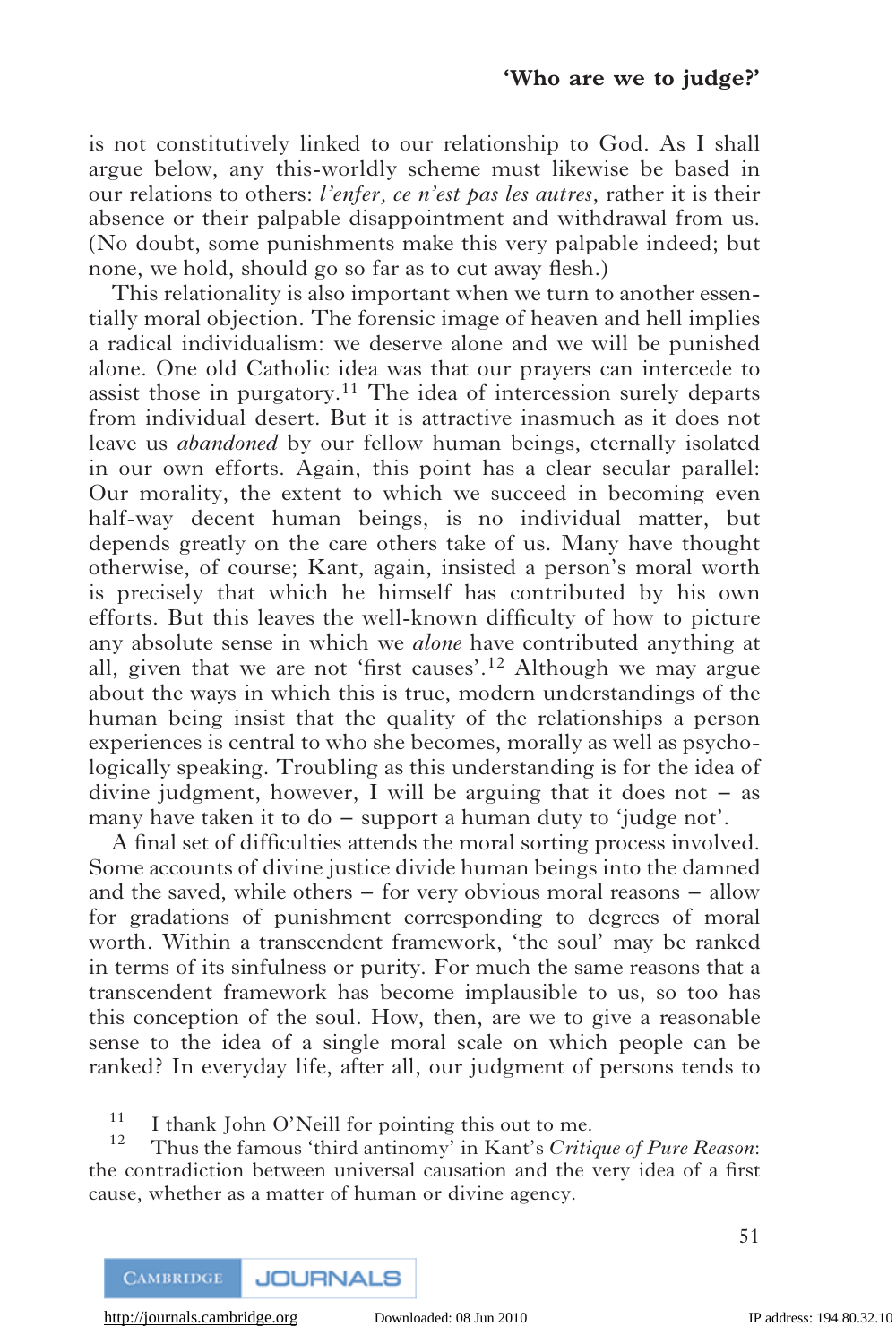be, so to speak, qualitative rather than quantitative – that is, it relates to particular character traits and actions, and often depends on our relationship to the person. No doubt we may make some overall judgments (at any rate, my argument will presuppose this). But to rank people on a single scale, it seems we would need to identify a unitary capacity which all human beings have in common and compare the extent to which they have exercised it  $-$  just as Kant pictures each human being as equal in his capacity to will in accordance with the moral law, but as more or less willing to do so.

This issue will turn out to be of some importance for my overall conclusion, and perhaps I may anticipate briefly. Just as the moralists have often tried to unify virtue, so have they unified its proper fate, under the head of happiness. But this must turn out to be either a very complex idea, perhaps along the lines of Aristotle's eudaimonia, or a purely imaginary one, as in fact it is for Kant: 'it is just in this idea [of happiness] that all inclinations unite in one sum.'<sup>13</sup> But if virtue is not merely quantitative – that is, if we can hardly place each person somewhere on a sliding scale from 'virtuous' to 'vicious' – then its deserts are unlikely to be either. I will suggest that their description under the head of 'happiness' obscures the more complex logic that underlies the moralists' dream of a proportionment of happiness to virtue, and the more complex duty we have to pursue this.

To summarise the key difficulties inhering in the idea of a future world of divine justice, we could say that it ignores our status as relating beings. A simple picture of 'pay-back time' cannot genuinely motivate us to do our duty by others. It makes a moral nonsense out of our relationship to God, and has nothing to say to our moral dependence upon others. Just as certain, we do not conduct ourselves to others in terms of some scale of overall 'deservingness', but make complex judgments about actions, virtues, and the claims of different relationships.

#### II. Virtue and happiness: problems of human judgment

The question I am pursuing is what is left in our hands once we leave aside stories of another world and a divine judge. Should we suppose that the moralists were merely dreaming and the claim of proportionment is ill-founded? Or might it be – to take the most obvious possibility – that human, that is *mutual*, accountability should aim at a proportionment of happiness and virtue in this world? If so, as

<sup>13</sup> Groundwork, 4:399; cf. Critique of Practical Reason, 5:124.



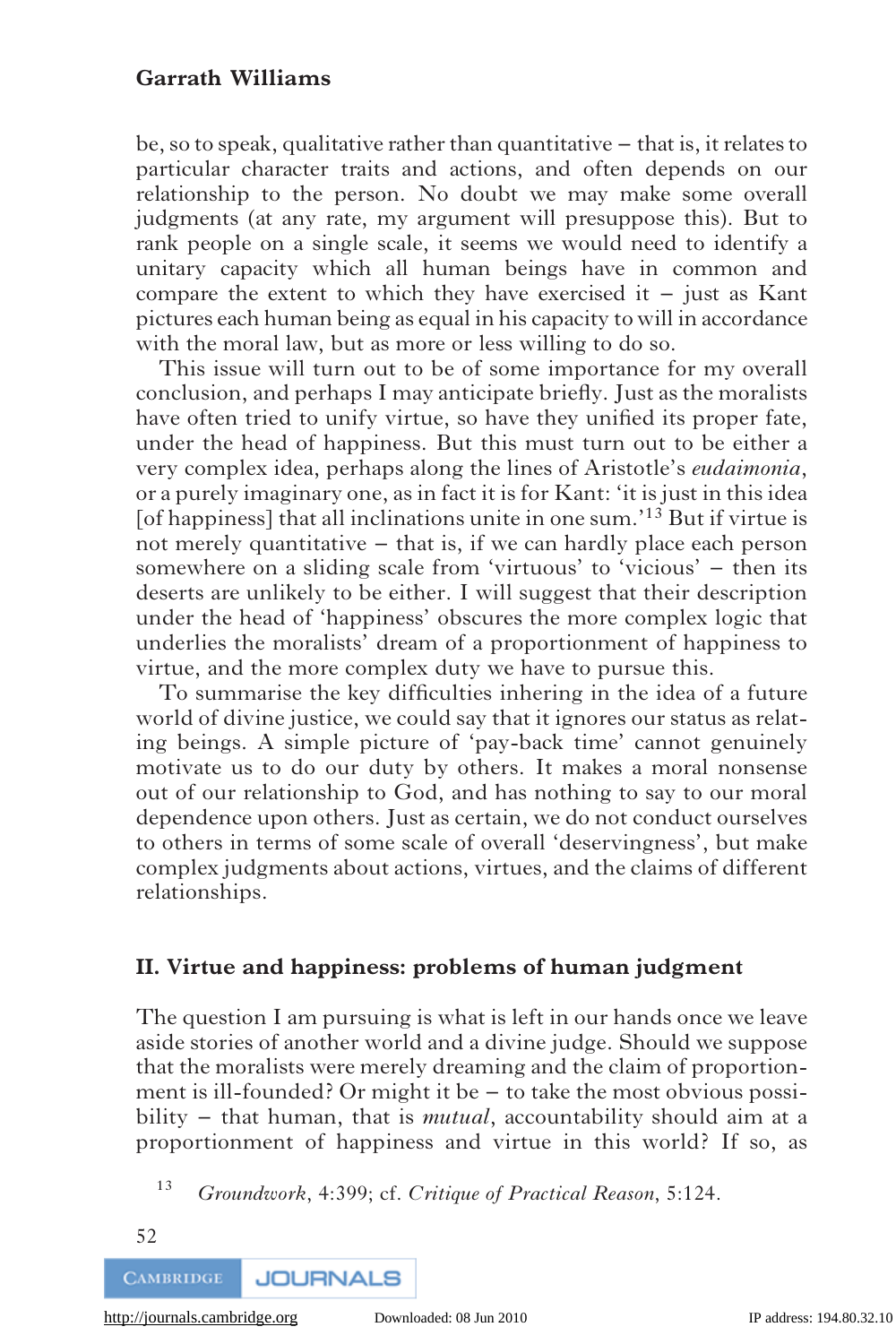before, there will be both metaphysical and moral perplexities attending this question. There are, what's more, directly practical difficulties, as we are asked to make judgments of individual desert and to act on them. Evidently, we lack the traditional characteristics of the Christian God: omnipotent, omniscient and perfectly benevolent.<sup>14</sup> Despite the difficulties discussed above, it was these characteristics that made divine punishment and reward conceivable and, to a point, morally tolerable: Presumably a limited God could not realise all due rewards and punishments, while One who was not allseeing and all-good could hardly be trusted with the task.

One might argue that these limitations – lack of power, lack of knowledge, problems of moral insight or motivation – are not so serious as to undermine any human duty to promote the proportionment of happiness to virtue. On the contrary, I believe we should take these difficulties very seriously, especially problems of moral insight. If we do so, we will be led to think about accountability quite differently than on the other-worldly model – without thereby abandoning the idea of a proportionment of happiness and virtue. In another context, Onora O'Neill commented, 'It is fantasy to imagine that human reason can be vindicated as a partial version of an infinite reason.'<sup>15</sup> Presumably, it would be equally fantastical to think of human, mutual, accountability on the model of divine judgment.<sup>16</sup> It is self-evident that we do not make a final judgment: we invariably judge lives only partly lived, and therefore intervene in them from a particular position; likewise, we are fallible and have only limited powers to enforce our judgments. Both judge and executioner will be human, all too human. What they inhabit, however, is something that God was never party to: a world of moral uncertainty built out of relationships among equals – or rather, as I shall stress, near-equals.

A quick word on each of the limitations of human judges. With regard to omnipotence: the powerlessness of the virtuous against the vicious forms an old refrain. The lack of scruple pertaining to vice seems oftentimes a key to the effective wielding of power. More, the power of our reproaches is often inversely proportional

<sup>14</sup> Such a God is also incomparable and a 'first cause': in the last two sections I will also consider the fact that human beings are not.

'Enlightenment as Autonomy: Kant's Vindication of Reason' in The Enlightenment and its Shadows (eds. P. Hulme and L. Jordanova, London, Routledge, 1990), 190.

Although Bernard Williams charges that modern conceptions of morality do exactly this  $-$  cf. 'Moral Luck: A Postscript' in his *Making* Sense of Humanity (Cambridge: Cambridge University Press, 1995), 243.

53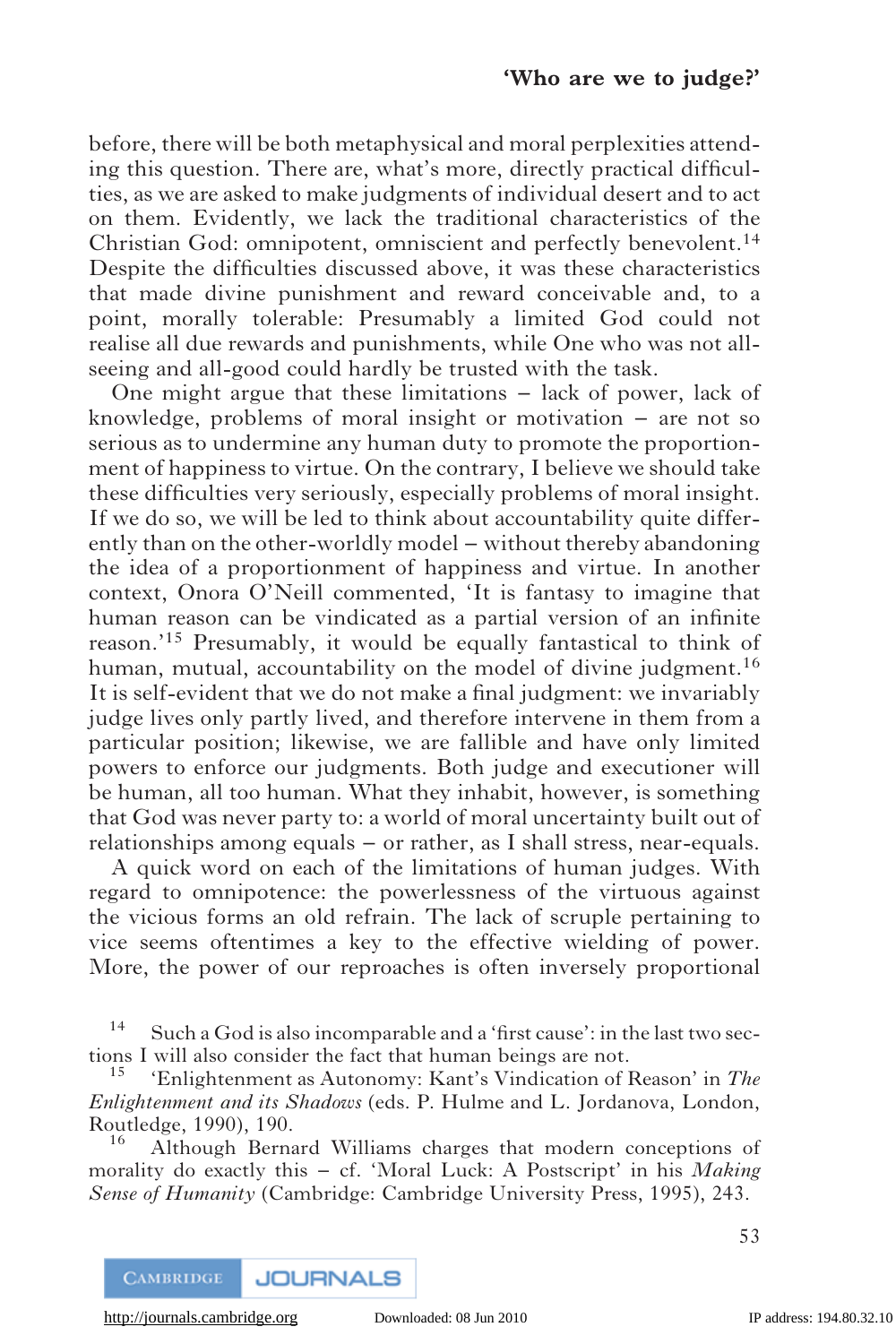to a person's viciousness, for important moral qualities are involved in being sensitive to others' judgments. These complaints have some force, but it is important to note that they gain in power, the more unworldly – and the less judgmental – one's conception of virtue: virtue as a matter of humble self-abnegation, perhaps; goodness as lost once we begin to resist evil. Consider, then, that our power to correct or punish an unrepentant wrongdoer depends very much on others' cooperation. Alone, my judgment is relatively powerless. Only by sharing judgments with others can we bring such a wrong-doer to book or to heel.

As to omniscience and benevolence: Our limited knowledge of those whom we judge is often taken to be an argument that we should abstain from judgment. Even if we observe all there is to see, we do not see into one another's hearts – nor, of course, into our own. We can hardly be sure of our benevolence, and there are many motivations that might lead us to judge others unfairly and hurtfully. And one may surely think that there are moral costs, at least risks, in keeping a watchful or suspicious eye to others' actions and persons. These two limitations often feature in criticisms of gossip – a malicious, prejudicial affair, inimical to the interests of its subjects and to the virtue of its practitioners. We don't know enough about the persons concerned, we don't stop to ask them, we judge them with our own interests or corner of the world too much in mind, we should hate to have similar comments made against ourselves. The continued currency of the biblical injunctions is surely striking: 'Judge not, that ye not be judged'; 'He that is without sin among you, let him first cast a stone at her.'<sup>17</sup>

These difficulties point to another, still deeper difficulty about mutual judgment – one that will also be central to my argument. In part concerned to save accountability and desert, many philosophers – Kant being a case in point – have insisted that we all have, or could have, access to the basic tenets of morality. The assumption is that punishment and other ill-deserts are just only in case the wrong-doer knew, or could have known, that he was transgressing. Our most familiar explanations of wrong-doing turn, then, to the tempting force of self-interest. Our inclinations lead us away from our duty; self-interest leads us to favour ourselves at the cost of others. In Kant's words, we secretly make an exception for

<sup>17</sup> Matthew, 7:1; John, 8:7. I should add that I am only concerned with the currency of the phrases, rather than their point in context, which is wellcaptured at Luke, 6:37: 'Judge not, and ye shall not be judged: condemn not, and ye shall not be condemned: forgive, and ye shall be forgiven.'

54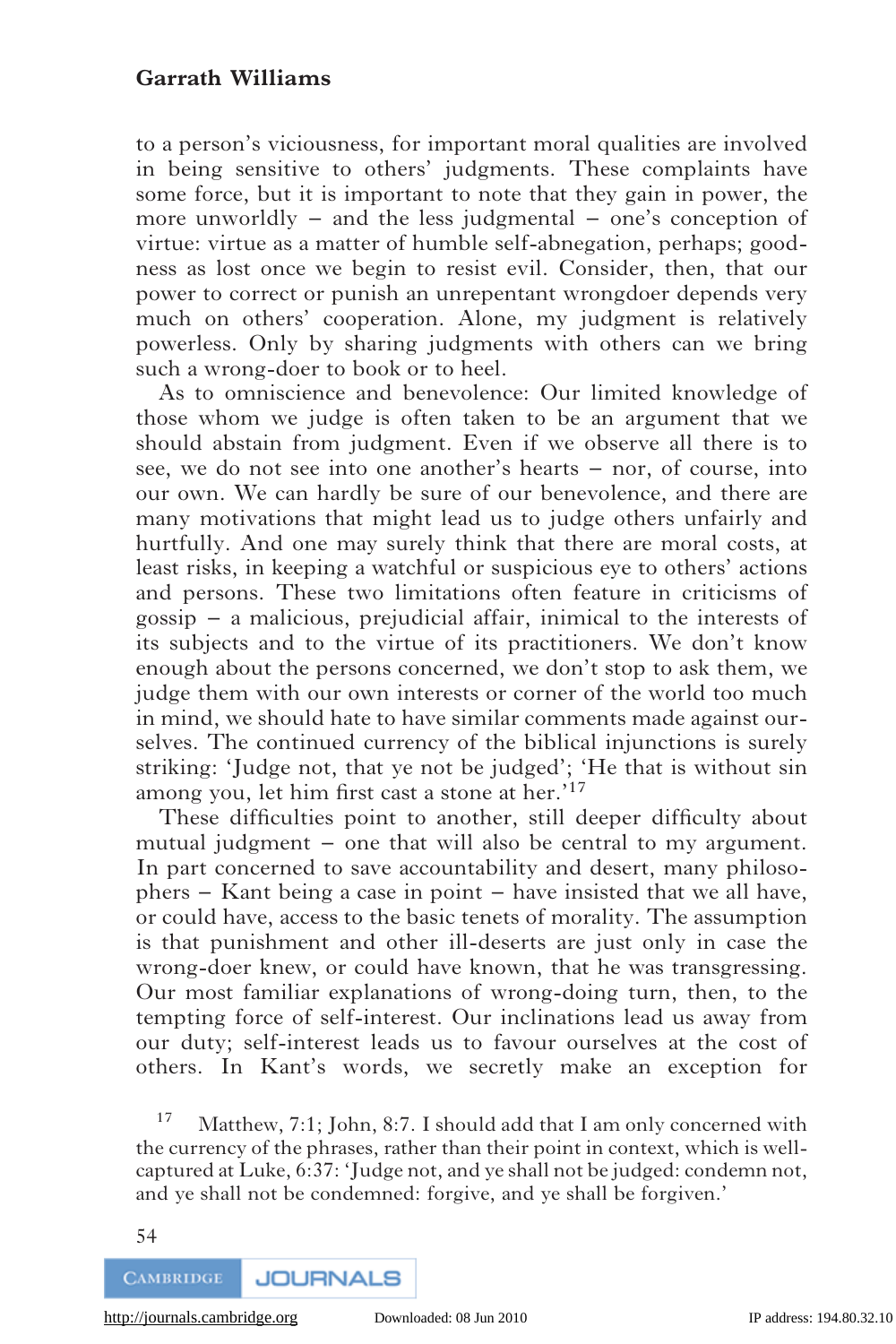ourselves,<sup>18</sup> while wishing that others act in accordance with the moral norms we knowingly – and hence  $(?)$  culpably – breach. If this were so, it is easy to see how mutual accountability could function, notwithstanding our predilection to wrong-doing. Distorted and partial as our judgment may be, we know what to do and we know what others should do; we may often want to do the wrong thing, but we want others to do the right thing and have powerful incentives to make them do it. In other words, mutual accountability ensures that each person's natural partiality is checked by others'.

There is clearly some truth in this line of thought; but human judgment faces further difficulties that make matters more complicated than this. Without denying that there are vices of selfishness or weakness of will, any plausible theory of wrong-doing has to take account of the fact that many wrong-doers believe that they are acting defensibly. We may even say that it is the mark of a certain sort of virtue to believe that one has transgressed a moral norm.<sup>19</sup> (Just as it is the mark of a certain sort of virtue to believe one ought to abstain from judgment.) Such faulty self-assessment is not only a matter of bias – unjustly blaming others for disliked outcomes – though of course this can be a serious source of misjudgment and unjust recrimination. Nor is it simply a matter of false excuses and rationalisations, although it is partly that. Nor does it only concern a lack of responsiveness to others as they express their legitimate demands of us. Although these are all serious issues, they still do not touch one of the central problems of mutual accountability: that many vices affect our sense of what we ought to be doing, ought to have done, how our lives together should go. As Aristotle put it, 'every wicked person is ignorant of what he should do and refrain from doing'.<sup>20</sup>

In line with my emphasis upon our status as relating beings, recall the truism that one of the surest ways to judge a person is by her friends. What do we see in others, what do we want of others, what do we expect of them – and vice versa, that we continue to keep one another's company? The answers to these questions reveal our standards, how far we live by those standards in practice, how willing and able we are to judge by them. Furthermore, depending

<sup>18</sup> Groundwork, 4:424.

As Hannah Arendt observed: 'a "good conscience" is enjoyed as a rule only by really bad people, criminals and such, while only "good people" are capable of having a bad conscience,' The Life of the Mind (London: Secker & Warburg, 1978), Vol. I, 5.

Nicomachean Ethics, 1110b (trans. Roger Crisp, Cambridge: Cambridge University Press, 2000).

55

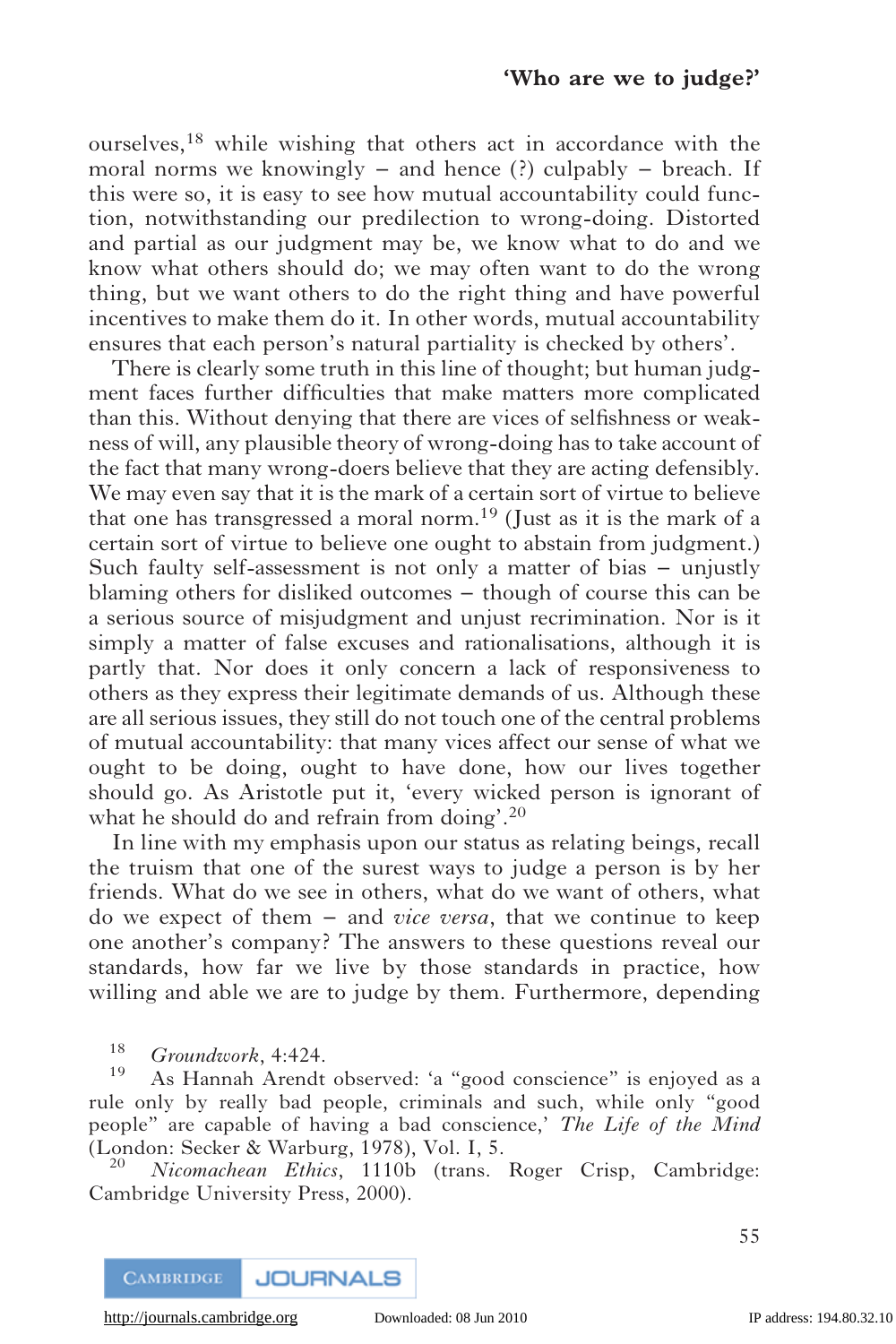on the company we keep – and often, especially as children, have no choice but to keep – there will be grave differences as regards the quality and standards of mutual accountability. He who responds to the reproaches of the vicious learns his morals at their table, so to speak: he will reproduce some of their vices or fall into yet others (for instance, servility, if one heeds the reproaches of the bully). It is not the case, as Kant optimistically supposed, that vice depends on secrecy, for it is often assisted by company that fails to see it for what it is – thus the truckler who sees the bully as strongminded, the bully who sees servility as his due.

Many vices unfit us to call others to account, then, because they involve all sorts of moral blindness and insensitivity. In general, the more an individual stands in need of correction, the less likely she is to heed it and the less fit she is to offer it to others. In terms of my topic here, the proportionment of happiness to virtue: the problem is not only our ability to dole out supposed deserts, but also that of judgment – the ability to see actions and qualities of character, and to appreciate their true moral significance. (Recall Plato's frequent mention of virtue that is misrecognised as vice and immorality that is lauded by the world.) Accountability in this world is exacted by, and of, imperfect judges – regrettably partial in their view of others, often faulty in their grasp of valid moral standards. Given these limitations, we may well feel grateful that people are so far from omnipotence, and often lack the power to enforce their judgments.

#### III. Happiness and flourishing

My argument is that these difficulties of mutual judgment, rather than undermining all practical relevance for a dreamed-of proportionment of happiness to virtue, actually enable us to understand a more complex, worldly foundation for the moralists' ideal.

To make this case, I begin with an obvious conceptual doubt about this proportionment, one that does not turn on difficulties of practical judgment. Hastings Rashdall posed it with especial clarity: 'why [should] superior moral goodness... be assigned a superior quantity of external goods, that is to say, the means of indulging desires which have no connection with this superior moral goodness [?]... as though goodness were a loss to the possessor which can only be rationalised if he be paid for it.<sup>'21</sup> One obvious way of responding is to ask if

<sup>21</sup> The Theory of Good and Evil (Oxford: Oxford University Press, 1907), Vol. I, 257; quoted by George Sher, Desert, op. cit. note 7, 137.

56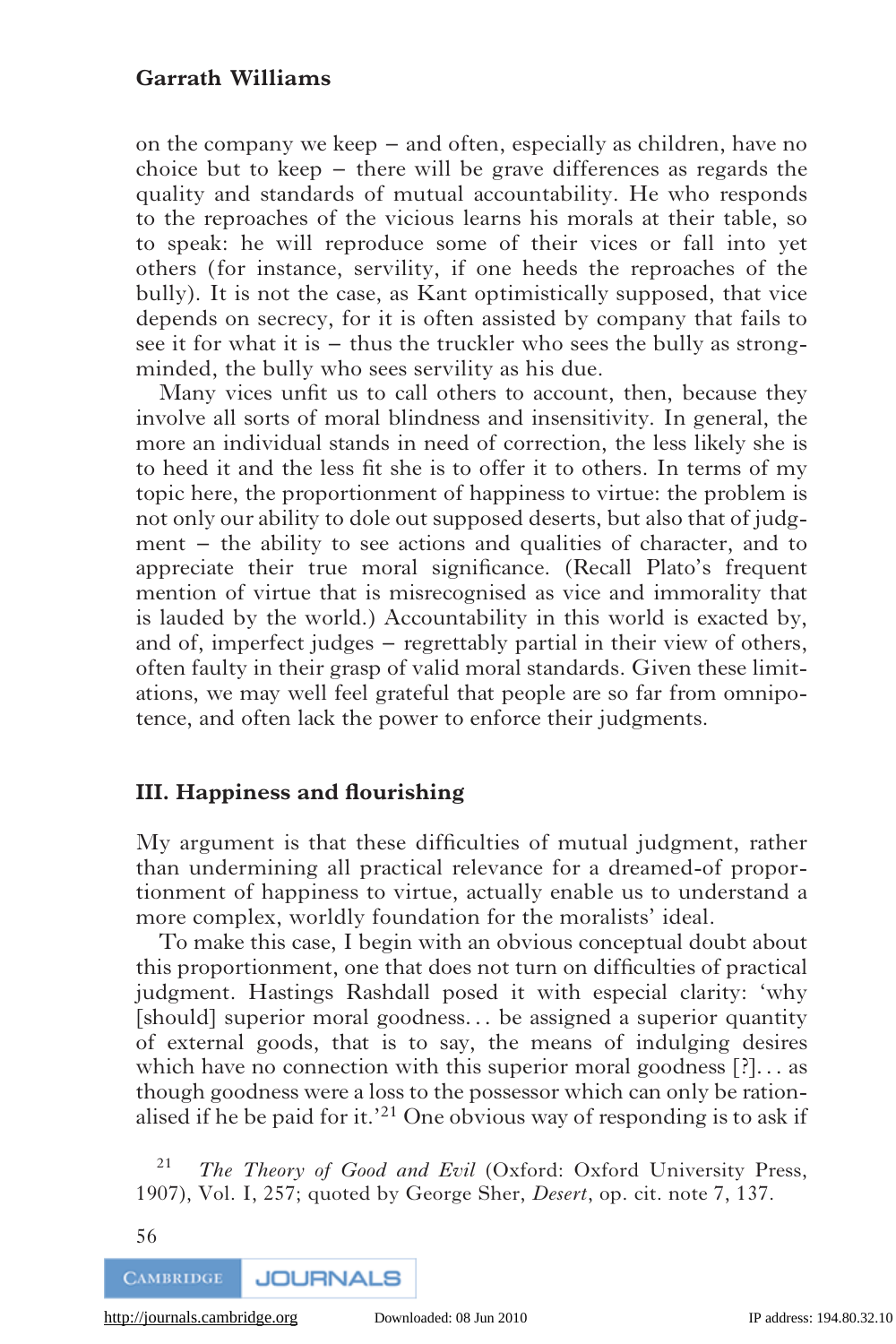there might not be internal connections between our satisfactions and our virtues. Rashdall goes on to claim, in avowedly Aristotelian vein, 'The fitting reward of the good man (if we still talk of reward at all) is the opportunity for the freest and most fruitful exercise of his highest capacities.' While the language is no longer ours, this clearly points us to the concept missing from his initial question, that of flourishing, as a form of successful activity and, as I will emphasise, interaction. Let me begin with two straightforward points that reveal such a connection, before raising a more complex question concerning others' cooperation in our projects – one that relates back to the difficulties of mutual judgment discussed in the previous section.

One obvious point is that many of the virtues – however exactly we define and judge them – are connected with our ability to respond aptly and well to others, and hence with how fulfilling and rewarding are our relations to others. No doubt virtue may sometimes involve self-sacrifice – so a lack of proportionment to happiness (in the crude sense, at any rate). Nonetheless, insofar as many virtues are the sine qua non of quality in human relationships, and insofar as a person may be judged by her friends, we can see an important internal connection between virtue and happiness.

A similar point might be made with regard to virtues of selfgovernance. Not just virtues of prudence, but those of moderation, self-control and self-responsibility are conducive to a fulfilled life – assuming, that is, that one cannot rely on the boundless cooperation of circumstances (as the tyrant nannied and indulged from his cradle perhaps can). Part of the force of Plato's account of the well-ordered soul is to suggest that these are not simply self-regarding virtues, that how we govern ourselves must have consequences for how we relate to others. Are the demands we make of the world reasonable, compatible with one another, compatible with the demands and well-being of others?

Clearly, neither of these points are to do with 'quantities of external goods', nor are they a matter of 'indulging desires' that (so it is presumed) have nothing to do with a person's virtues. Instead, they concern the degree of fulfilment and satisfaction in a person's life, brought about by her own wise choices and characteristic projects, and through the relationships she pursues and enjoys. Rather than happiness, understood merely as the satisfaction of whatever inclinations a person happens to have, we might describe these rewards of virtue in terms of a person's flourishing.

These observations are preliminary to my main point, which centres on the fact that flourishing depends upon others' cooperation. Since our question – our duties with regard to a proportionment of

57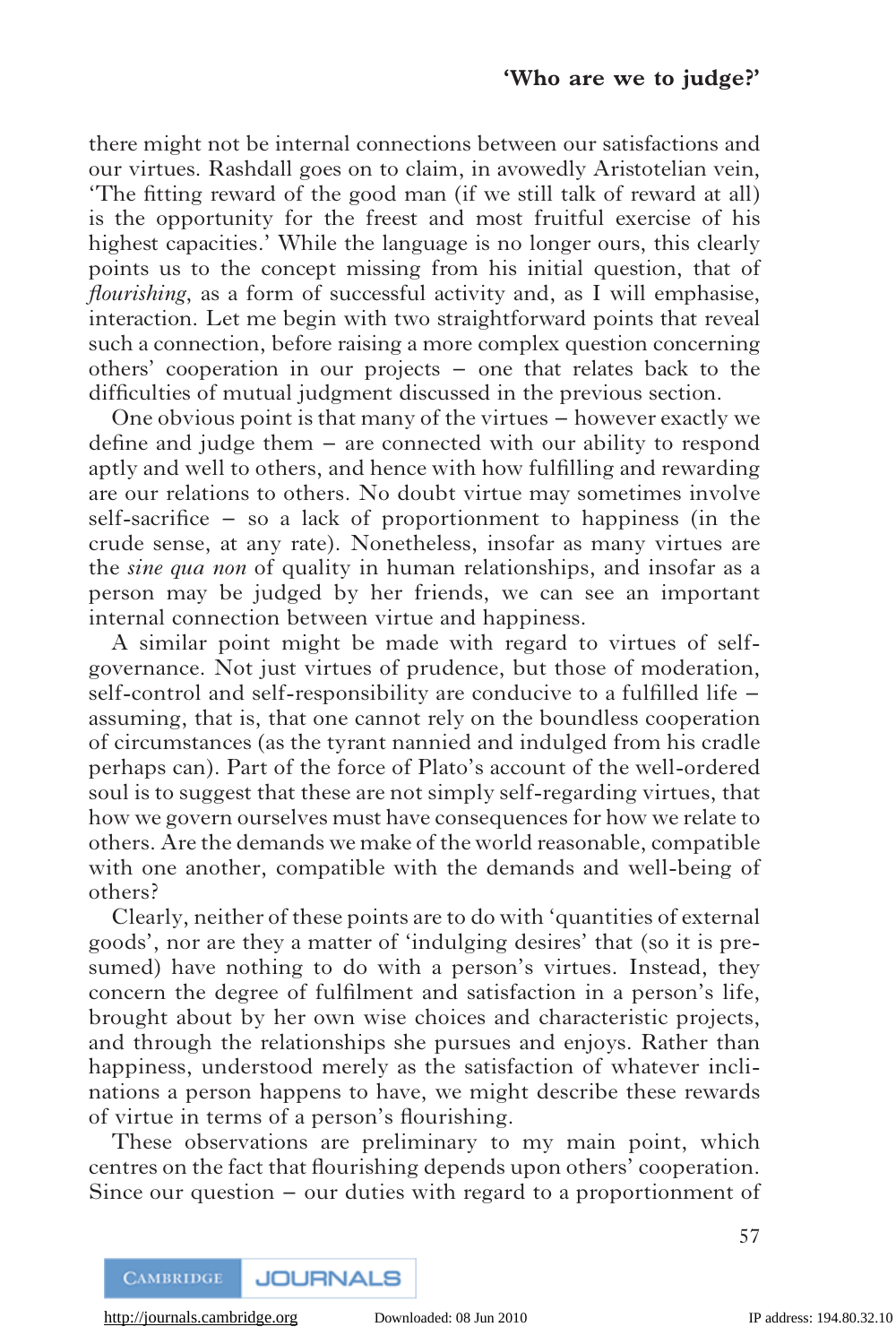happiness and virtue – concerns not only the dreams of the moralists, but also our own intuitions, it may be question-begging to draw these responses into play. Nonetheless, allow me to offer an example that illustrates at least my own sense of the matter. Imagine a brutal former dictator, Augusto Pinochet say, lolling contentedly in his retirement home – or even happy in some hereafter. The picture is unappealing, but with some – rather informative – provisos I think we may bear it with some equanimity. In the first place, I think we would, as in Rashdall's initial question, have to imagine the simplest sort of hedonistic happiness – his being glutted to the point of stupefaction, for example, or dozing contentedly under a morphine drip. To adapt Rashdall's language, he would be 'indulging desires which have no connection with his superior moral depravity'. Second, it could not be a situation where his satisfaction was served, and ours denied, by the sight of those still active and influential in the world treating him with respect, paying him court, defending or denying his crimes. Over and above this, what is quite intolerable is the thought of his still lording it tyrannically over others without obstacle to his will – just that, of course, which seemed to constitute his own view of his flourishing in earlier life.

In other words, whatever we want to say about the doling out of 'happiness' understood in terms of quanta of pleasure, far more pressing questions arise when we think of how people respond to the vicious and permit or deny their characteristic projects. Whether we think of a person's own, perhaps corrupt, idea of a flourishing life (thus my epigraph from Bernard Williams), or take a more objective view of what it is to flourish<sup>22</sup> – in either case, we do not think of a person as merely 'indulging desires' quite independent of whatever his vices or virtues may be. Flourishing is about pursuing valued projects, engaging in relationships we find worthwhile, obtaining sought-after satisfactions. As such, it hinges upon a person's own moral sense, and it relies on others' assent and cooperation.

In the first place, my example highlights the obvious fact that the happiness of the bad person, that is, his flourishing as he sees it, is altogether dangerous. One ingredient of wickedness is a picture of one's well-being that is harmful or inattentive to the lives of others.

<sup>22</sup> Many moralists would deny that the successful wrong-doer can flourish, or even be happy. Plato, certainly, takes the point further, and sees correction and punishment as actually contributing to the wrong-doer's well-being. However this may be, it certainly departs from our usual, less moralistic uses of these terms, and still more decisively from the wrongdoer's own sense of the matter.

58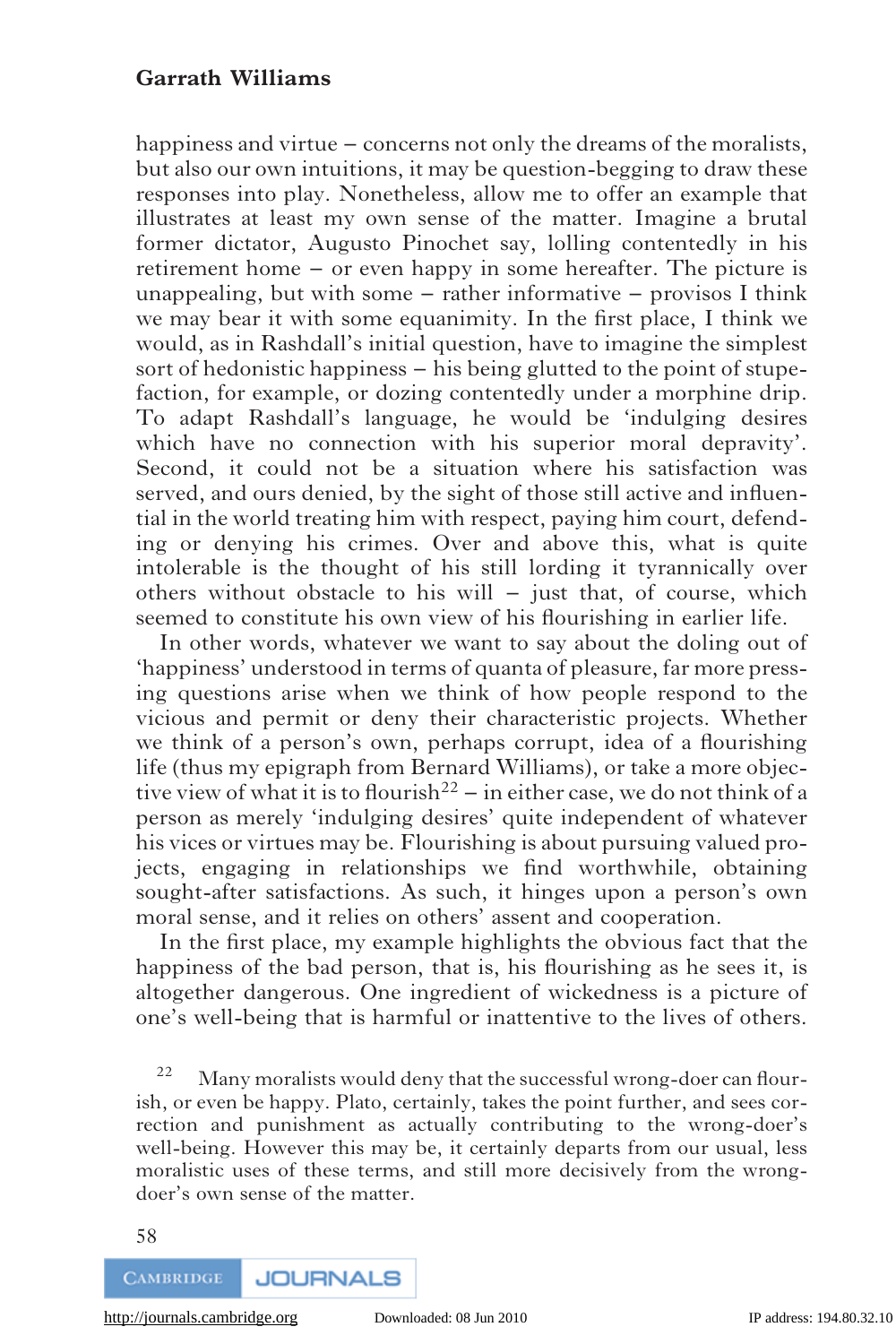Whatever pleasures he might enjoy at no especial cost to others, the satisfactions that he derives from pursuing his own moral sense and the esteem that some accord him for this are indeed costly to others. Denying the wicked the opportunity to flourish as they themselves see it is a constraint upon wrong-doing – perhaps, finally, the most important check there can be. By the same token, we have every reason to welcome the pleasures that the virtuous derive from pursuing their characteristic projects, and the assistance and recognition that (as we may hope) they receive in doing so.

Nonetheless, as my example suggests, we would be deluding ourselves if we suppose that vice will not enjoy cooperation and admiration. Pensioned-off tyrants have certainly found their unfair share of admirers, and practising tyrants their supporters. Inasmuch as our flourishing depends on the cooperation of others, the vicious person who flourishes enjoys the allegiance and, let us not deny it, respect of many of those around him. Whatever we want to say about the vicious person's 'happiness', it is certain that he does not deserve respect for what he does and has done, inasmuch as we are bound to esteem virtuous action and disesteem its opposite.

My thought is this, then. The damage exacted by the vicious is not only 'factual' – the cruelty, coercion, terror, and so forth that may be appropriate objects of formal punishment. (A question left aside in my example.) Important as this is, when we think about the company people keep and the ways in which they cooperate, we should also be concerned by the possibilities for moral damage. Wickedness that flourishes spreads outwards, because it depends on others who permit it to flourish. This complicity may be bought or coerced, but as a rule it operates via lasting relationships and therefore depends on a catalogue of vices and failings: servility, cowardice, callousness, and so forth. The tyrant requires base and snivelling courtiers; as well as the suffering of his victims, the bully needs their insecurities or others who will render them powerless; the self-centred person requires others who will endure his impositions upon their legitimate wants and needs.

This returns us to the *judgment* of vice and virtue. One way in which the wicked prosper is by banding together so that others are unable to resist – thus the example of tyranny. Another, more important in the everyday lives of relatively decent societies, is by people's failure to perceive and appreciate the persons with whom they are dealing – or to challenge those of whom they disapprove.<sup>23</sup> To judge which actions

 $23$  See especially the closing paragraph to Hannah Arendt's lectures, 'Some Questions of Moral Philosophy' (in her Responsibility and Judgment, ed. Jerome Kohn, New York: Schocken, 2003), 145f.

59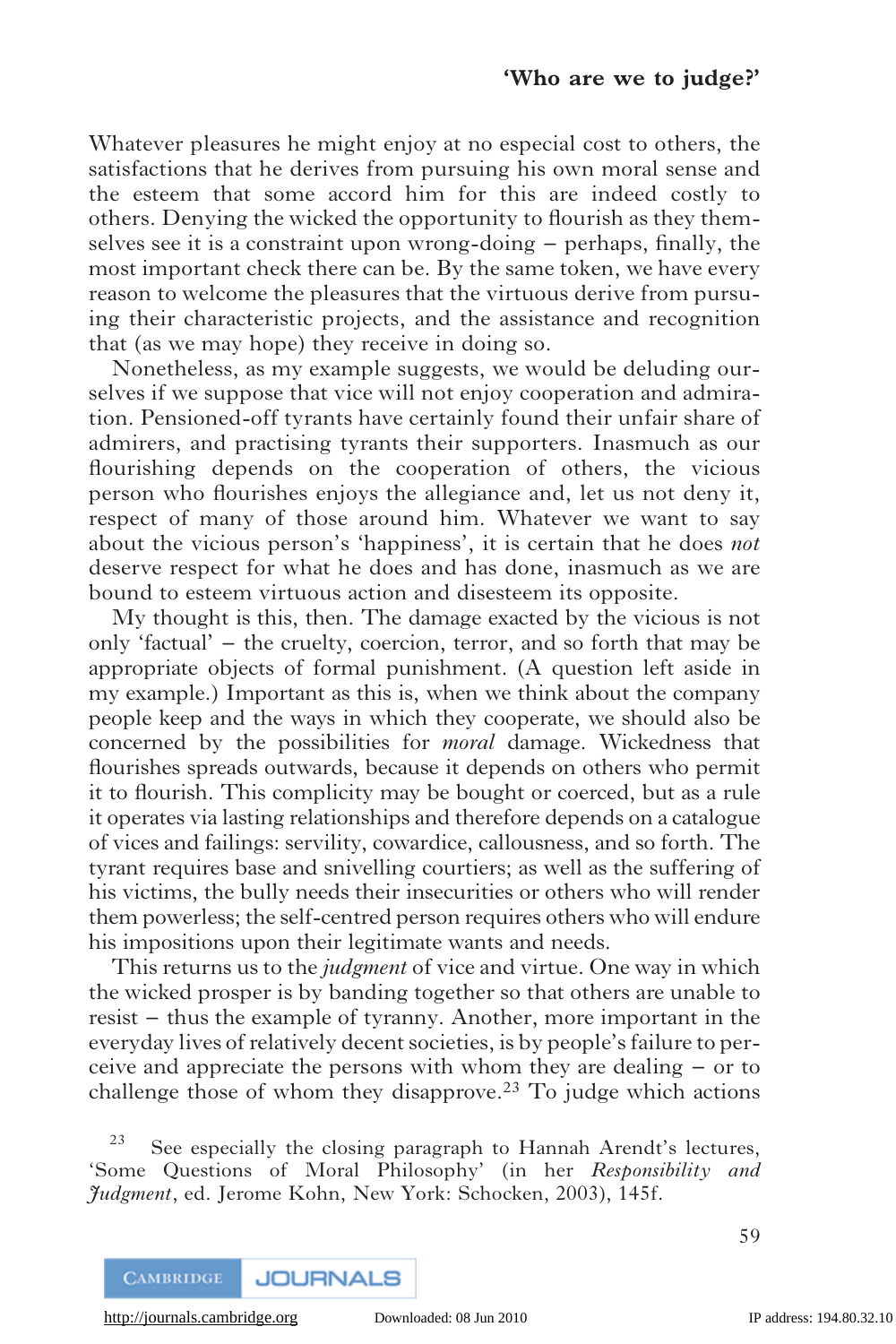and initiatives ought to be supported or resisted requires us to discriminate as to who proposes them, and to act on those judgments – above all, by persuading others to join in our views.

If we turn to the situation of the virtuous: just like the flourishing of the vicious, so too the failure of the virtuous to flourish must offend. Unless we suppose that virtue is wholly to do with a world beyond, something the most otherworldly moralist has never claimed, the projects of the virtuous will generally create moral or factual benefits or both. In the first place, to hinder their flourishing, not to support it as one may, is to frustrate these projects and to fail to recognise their worth. More than this, so far as they are enabled to act and to flourish, the virtuous leave behind many debts – to those whom they benefit, to all of us who are reassured of humanity by such virtues as constancy, straightforwardness and clear-sighted concern for others. To see such debts unpaid is indeed a dismal business. (Thus Kant: ingratitude as one of the most detestable vices.<sup>24</sup>) This suggests another basis for the moralists' dream of a just world. Mutuality, reciprocity, gratitude – duties at the heart of our status as relating beings – leave us with obligations to the virtuous that we all-too-typically will not have to the vicious.

This may seem to have left behind the problems I discussed before, regarding our judgments of virtue, and the broader doubt as to whether it is virtuous to judge and to share one's judgments with others. Whether out of a sense of fairness or humility, or indeed religious teachings, many people feel that our judgment of one another is an evil – perhaps a necessary evil, but an evil nonetheless. Nice girls don't think ill of others, either because they think they oughtn't, or – another difficulty we should not forget – because they lack insight into the complexities and perversities of human motivation and character. Against this way of viewing matters, I am arguing that mutual accountability is essential if fallible human beings are to achieve a decent and shared sense of what morality demands.

#### IV. Desert and suffering

I hope enough has been said to indicate that we are not dealing with childish fantasies here. Moderns convinced they are momentarily borne up by the caprice of an uncaring universe may be tempted to think of the proportion of happiness to virtue as fairy-tale

<sup>24</sup> Metaphysics of Morals, 6:459.



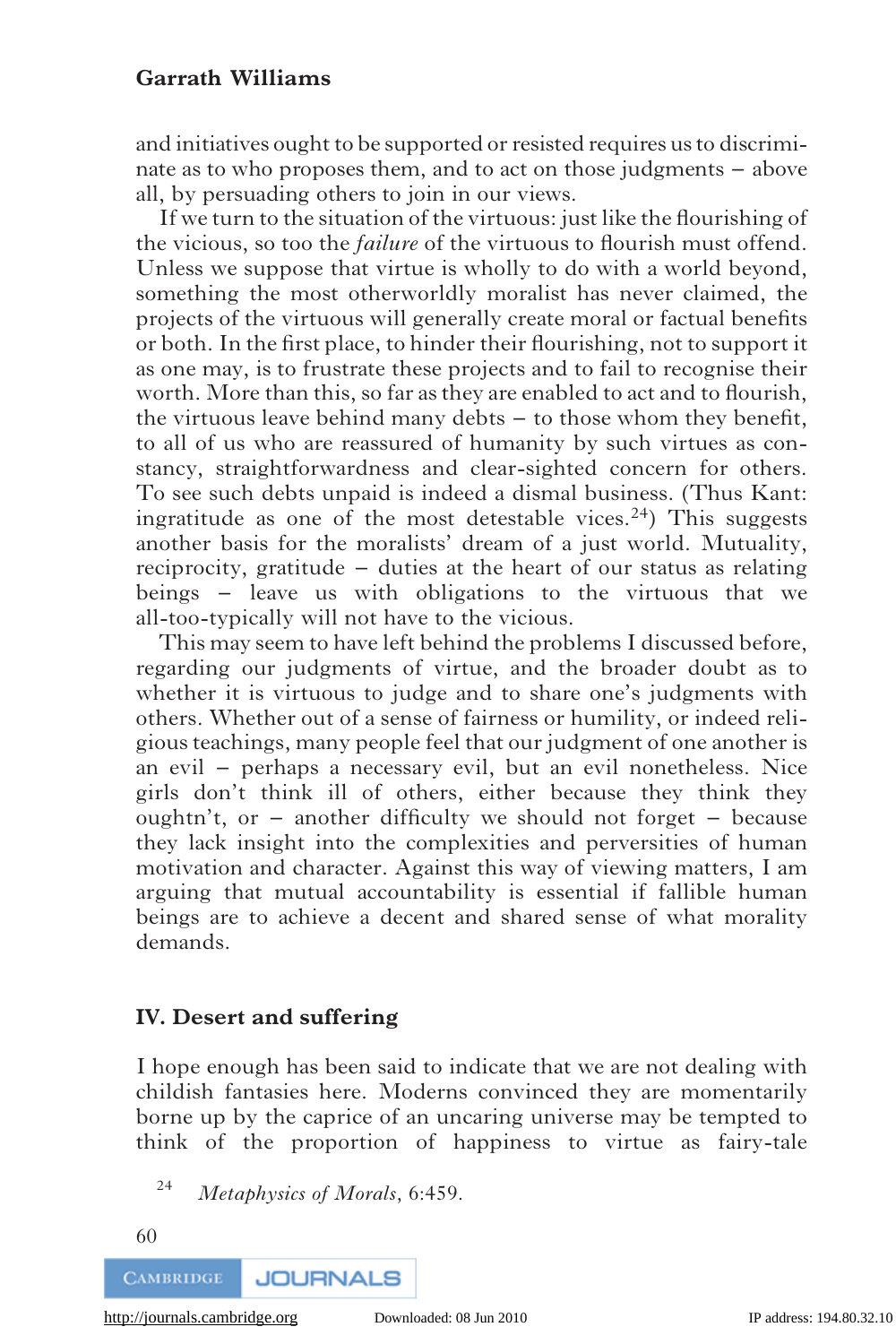wishfulness, like painting kind princesses beautiful and vicious step-sisters ugly; and that we had better focus on improving welfare or happiness regardless of alleged deserts. In fact, we have very good reasons to suppose that the virtuous should flourish and the wicked be frustrated. But I have emphasised that it is significant that we should speak of flourishing and frustration here, rather than of happiness or quanta of displeasure.

This argument may not seem to speak to the question of desert, inasmuch as it looks broadly consequentialist. It will be better for us all if the wicked do not prosper, that virtue is recognised and flourishes – well, how could we have supposed otherwise? If desert enters the matter, it may seem to be in the merely analogical sense that beauty deserves to be appreciated, ugliness not – so that the 'desert' in question concerns only the fittingness of our judgments. A first response would be to observe that this is by no means only a matter of judgments – it concerns, of course, our responses too: the practical implication is that we should seek to share our judgments, so as to frustrate wickedness and promote virtue. Yet we may still feel that desert has eluded us: is there any sense in which the wicked and the virtuous themselves deserve our responses? – Although an account of desert is beyond my scope here, in this section I would like to suggest one line of justification for desert claims – and in particular, for the idea that vice deserves to be met with suffering: not in the 'pound of flesh' sense that Nietzsche derided in the theologians, but in a more abstract sense that I shall specify shortly.

As George Sher has stressed, desert is a complex notion, compassing a wide variety of claims which are not all to be justified in the same way.<sup>25</sup> Some desert claims arise from moral effort (e.g. gratitude), others from work (e.g. wages), others from having suffered injury or bad luck (e.g. compensation), still others from having done wrong (e.g. blame) or breaking the law (e.g. punishment). While it is obvious that many of these claims are, if valid, congruent with a worldly interpretation of the claim, 'virtue deserves happiness',

<sup>25</sup> Sher's *Desert*, op. cit. note 7, remains the single most important study of this concept. He also discusses the proportionment of happiness to virtue, and argues that it is because the virtuous are worth more, that their happiness should also be worth more to us. This seems to me to be open to Rashdall's already cited objection, quoted by Sher himself, against the case for any such proportionment: 'why [should] superior moral goodness ... be assigned a superior quantity of external goods, that is to say, the means of indulging desires which have no connection with this superior moral goodness'?

61

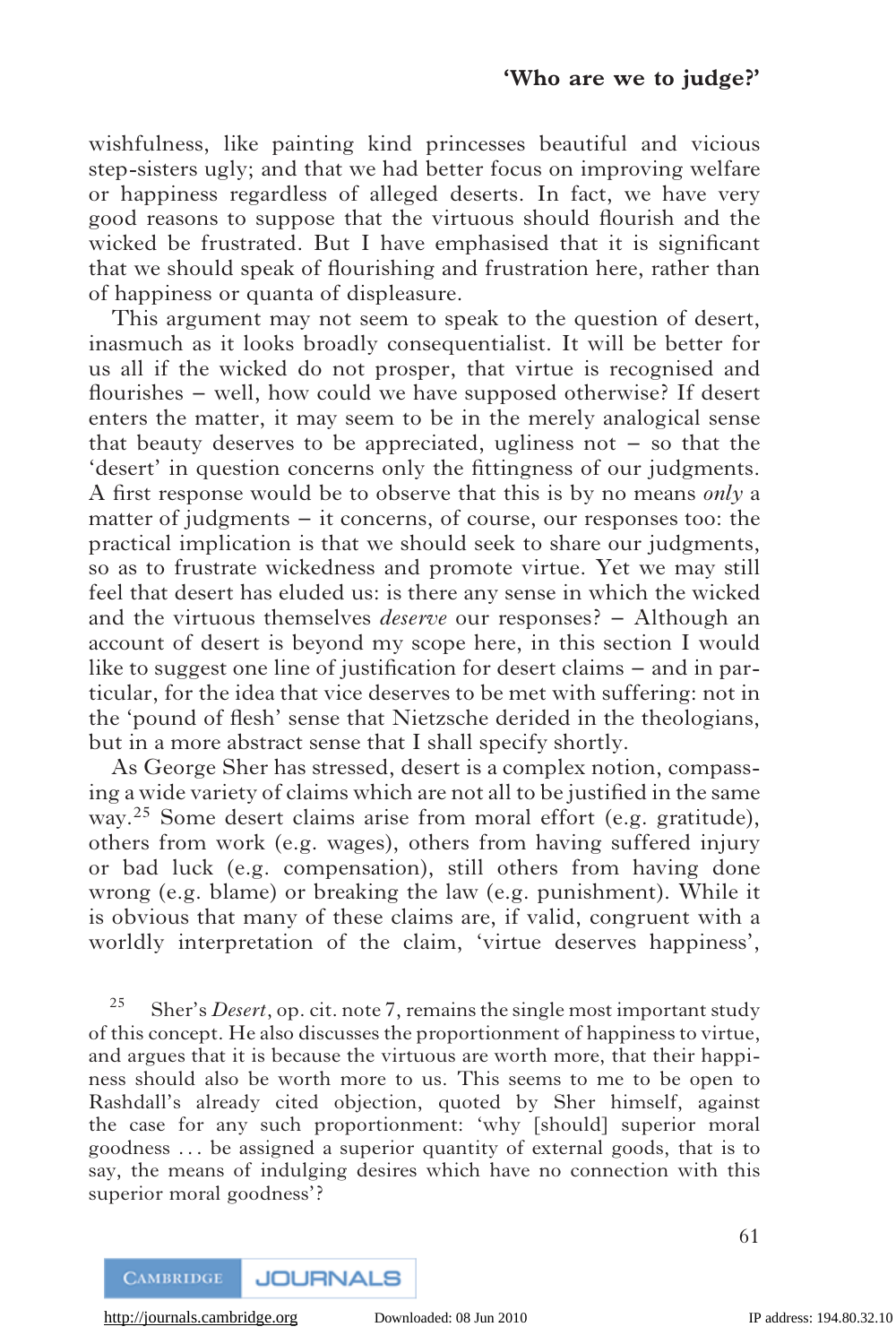none of them actually takes such a general form. This should come as no surprise: we are never in the external position of a divine judge who knows all there is to know about a person's conduct; almost always, our judgment concerns how to continue our relations with a person. For human beings, as relating beings, there is no 'last judgment'.

More than this, however, it is part of modern common sense to suppose that if we really knew everything there was to know about a person, we should no longer think of her as really the source of her actions, but only as an especially complex nexus of causes and effects. Thus we resist the idea that the vicious deserve to suffer (perhaps linking this to a sense that their vices already stemmed from bad examples, bad company, bad experiences); we find it difficult to accept that the virtuous are alone 'worthy of happiness' (Kant); we may feel that it is bad for any person, no matter how vicious, to suffer. Nonetheless – as Peter Strawson well emphasised – amid our continuing relations with one another, we generally find that such an 'objective' perspective is not one that we can adopt; or at any rate, that to 'judge not' requires a real exercise of will. $26$ 

One reason for this is simple, but perhaps too little appreciated. Several authors have argued that if we are serious in thinking that a moral norm ought to govern our lives together, we must believe that its breach ought reasonably to be accompanied by sanctions of some form or other, at least in the absence of the various excusing conditions.<sup>27</sup> If we have the authority to pronounce on the norms that should govern our interaction, then we must also have the authority to ensure that those pronouncements are not without effect. When some people – wrong-doers – try to render moral norms ineffectual, sanctions express and sustain a framework of moral predictability that permits our stable, cooperative interaction with others. Otherwise, our only certainty would be that those who honoured moral demands would be at the mercy of those prepared to breach them.

<sup>26</sup> 'Freedom and Resentment,' Proceedings of the British Academy  $48$  $(1962)$ ,  $1-25$ , and variously reprinted.

The most succinct statement of this view is Herbert Fingarette, 'Retributive Punishment' in his Mapping Responsibility (Chicago: Open Court, 2004). It is also at work in H. L. A. Hart's celebrated essay, 'Legal Responsibility and Excuses', in his Punishment and Responsibility: Essays in the Philosophy of Law (Oxford: Clarendon Press, 1968).

62

**JOURNALS CAMBRIDGE**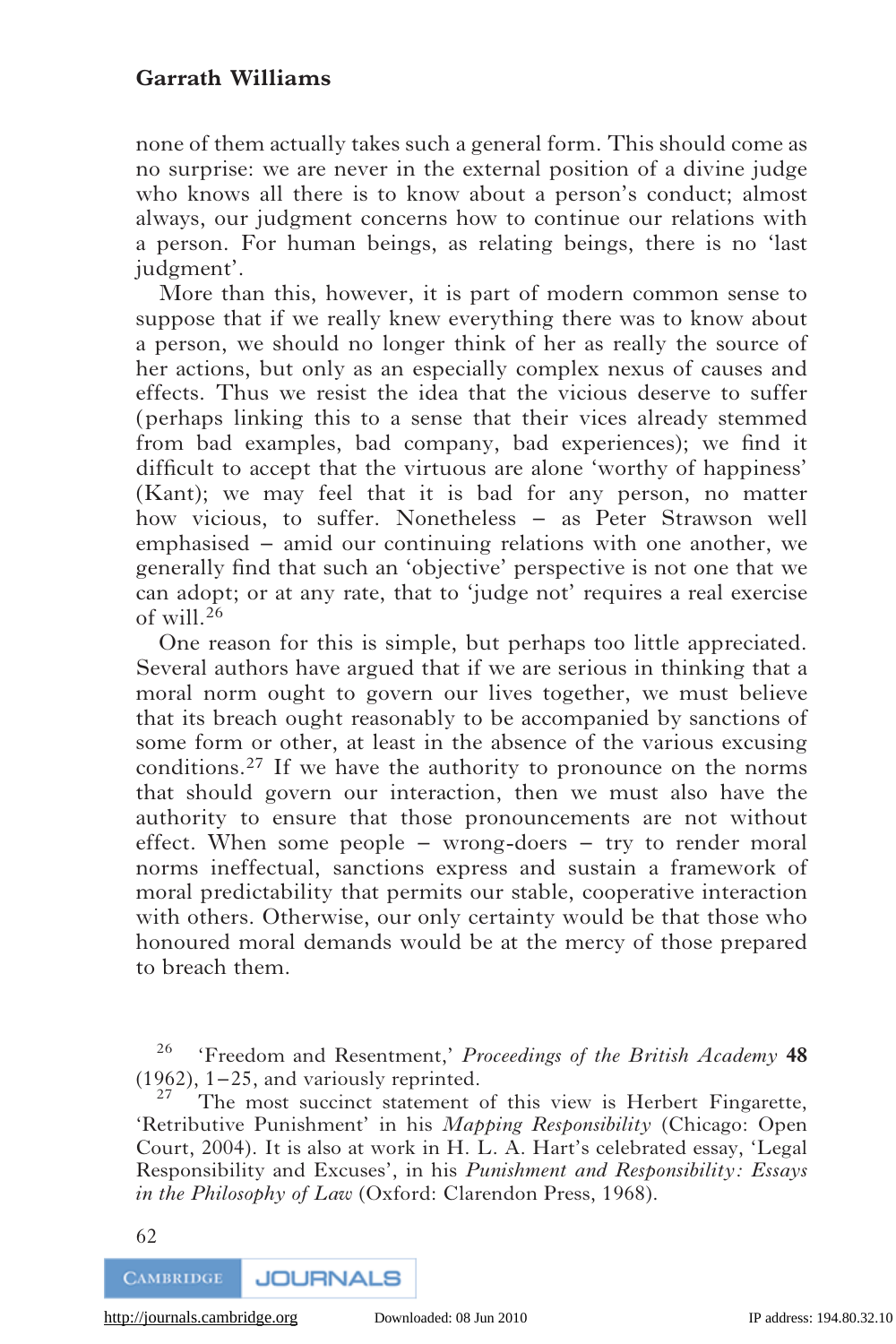In previous sections, however, I have also stressed the difficulties of moral judgment, and argued that wrong-doing is rarely as simple as we like to think. Vices generally involve distortions of judgment as to what morality demands of people. This clearly makes it more difficult to maintain such a moral framework, and to be sure of our authority to pronounce on it: None of us has any a priori certainty of our competence to adjudicate it. My central claim is that this fallibility also makes mutual judgment *more urgent* for us, and not  $-$  as we might first think – something we lack the authority to engage in.

I spoke, above, of the 'moral damage' involved when vice is allowed to flourish. Part of my thought was this: when people act, their actions do not merely make a physical difference. Actions also set an example – that is, they help to establish, to reproduce and sometimes to alter our moral expectations of one another.<sup>28</sup> When we interact with someone over time – someone, let us say, with a tendency to cut certain moral corners – our failure to judge actually constitutes a judgment of sorts, just as their actions effectively constitute a judgment about how we should relate to one another. In practice, a failure to judge represents an endorsement of that mode of acting, or at least a permission so to act. It becomes more likely that we will act similarly, or that others will; at any rate, we furnish part of the space in which wrong-doing flourishes. If we judge a way of acting to be wrong, and if we take the moral standard concerned to be authoritative, then whatever else we do, we cannot *simply* continue to interact approvingly with the actor. Somehow or other, we must deny that her example and initiative embody the standards we should expect of one another.

There are obviously many different ways in which we can refuse the wrong-doer's example and the precedent it might otherwise set: punishment, reproach, the marshalling of peer pressure, the ending of relations, setting the action aside as a 'moment of madness', and so forth. (Of course, in any given case, power relations may leave us unable to respond in some or all of these ways. And as I have stressed, we often have to persuade others of our judgments if a response is to be effective.) Leaving aside the penalties that are involved in some of these responses, I want to point out that all of them have an internal relation to suffering, in its most elementary

<sup>28</sup> See Tamar Schapiro, 'Three Conceptions of Action in Moral Theory,' Noûs 35 (2001), 93–117 – in particular, the 'Kantian' account of action that she develops there. On our use of the arsenal of mutual accountability not only to reproduce but also to redefine expectations, see Cheshire Calhoun, 'Responsibility and Reproach,' Ethics 99 (1989), 389 – 406.



63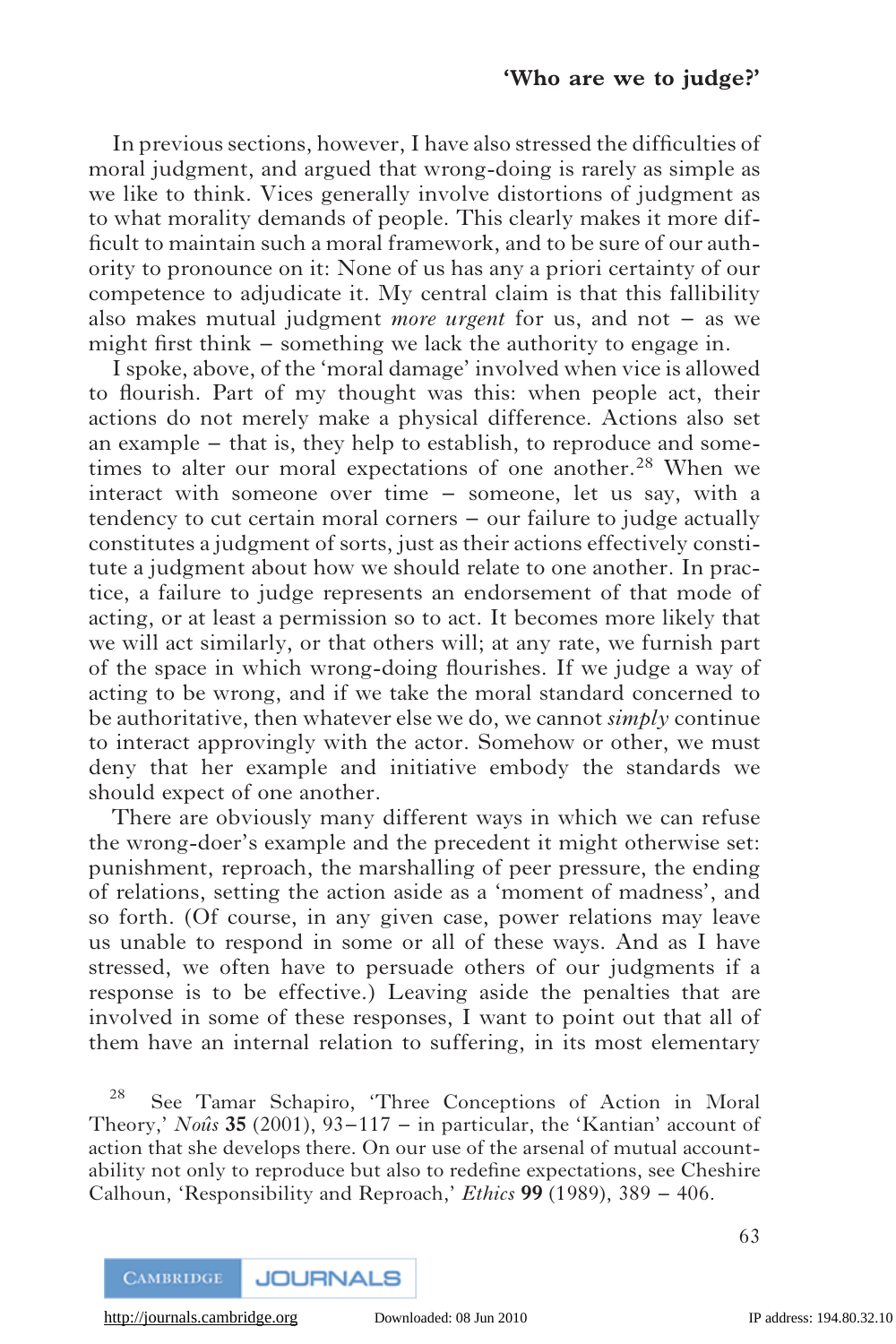sense of enduring.<sup>29</sup> Instead of seeing her initiative taken up and endorsed as a valid way of relating to others, the wrong-doer – that is, the wrong-doer whom we recognise as such – sees herinitiative rejected. To the extent that others take up my judgment, she *suffers* the fact that others' wills determine the standards governing our lives together.

I am suggesting, then, that it is a basic and inevitable feature of human interaction that each of us continually contributes to the morality that we actually live by – whether we realise it or not, whether we consciously judge one another or not. Finite and imperfect as we are, it is part of our finitude that we must relate to one another, and that in doing so we set the terms of those relations. This is as true of wrong-doing that is not condemned as it is of acts that we endorse as virtuous. For this reason, when we judge someone to have advanced distorted or corrupt norms by her actions, we are always – if we are indeed committed to that judgment – also committed to the assumption that she deserves badly. Here, I do not try to justify the familiar, practical manifestations of this assumption: that those who act badly should be punished,  $30$  blamed, or made to compensate. Instead, I am pointing to a more abstract idea that underlies all of these practices: By our judgments of one another's actions, and by drawing others into these judgments, we ensure that those prepared to do wrong do not set the terms on which we relate to one another.

So far as some prove incorrigible in their vices, this picture has a difficult relation to ideas of equality and fairness. Calvin once made the stunning claim, 'For not all are created in equal condition.'<sup>31</sup> He meant that while some were predestined to hell, others were granted grace and predestined to heaven. The sheer unfairness of such a view – to most human eyes, at any rate – often leads us to temper our desert claims. Even secular writers often express this thought with the words, 'There but for the grace of God go I.' (Meaning: there, but for the harsh upbringing, the bad company, the dire circumstances – *et cetera* – go we all.) The words have a cliche´d quality, and I am not sure we always appreciate the moral logic involved. God's 'grace' stands in for another contention, one much less suited to the modern sense of egalitarian justice that

<sup>29</sup> Herbert Fingarette, 'Suffering,' in his Mapping Responsibility, op. cit. note 27.

Cf. Jean Hampton, 'The Moral Education Theory of Punishment,' Philosophy and Public Affairs  $13$  (1984), 208-238.

Institutes 3:21:5, as quoted by George Mavrodes, 'Predestination,' Routledge Encyclopedia of Philosophy (ed. E. Craig, London: Routledge, 1998).

64

**JOURNALS CAMBRIDGE**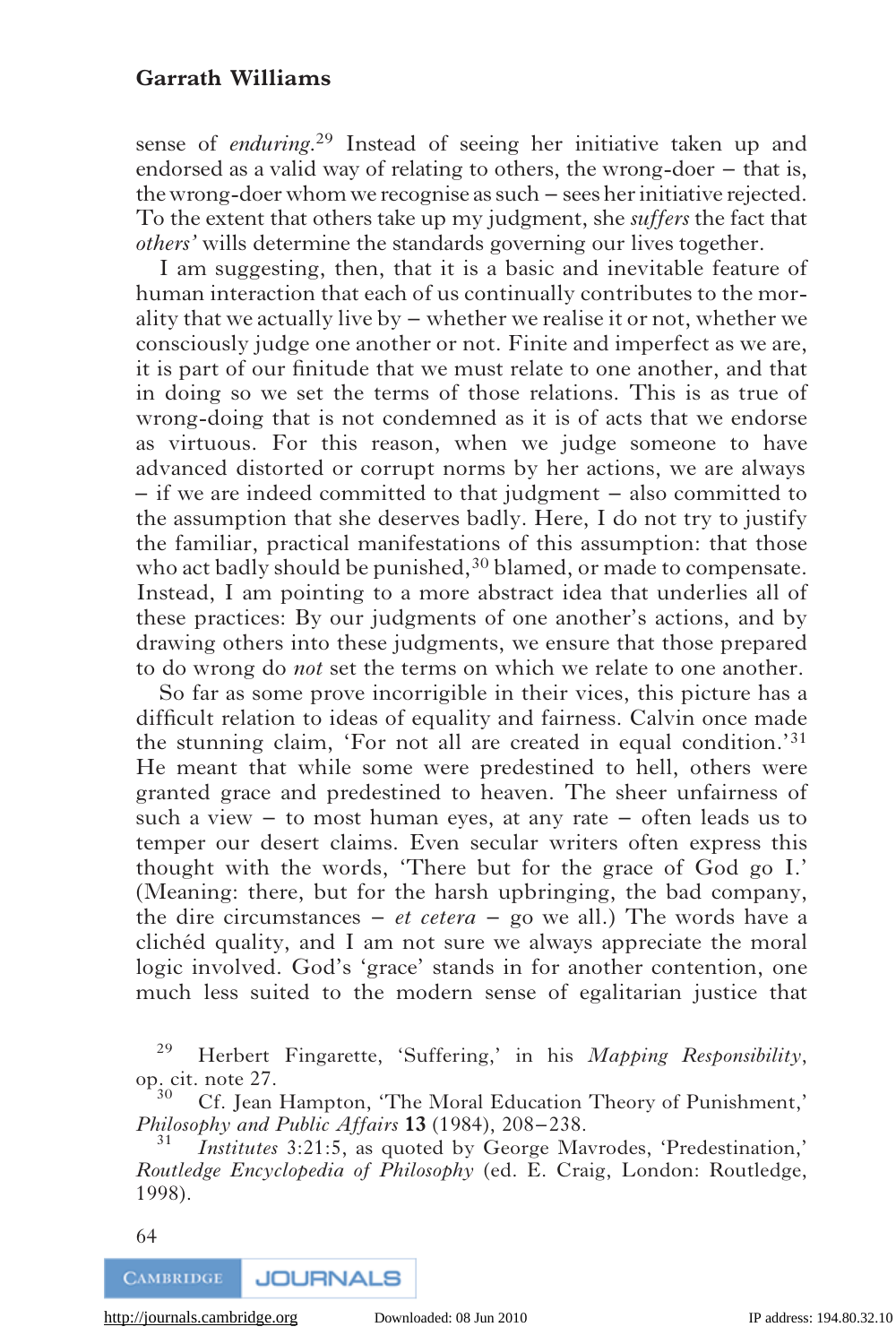underlies so much discomfort with moral judgment: We are not each equally equipped to enact and embody the virtues, to judge and oppose the vices. No doubt this is unfair. If we take seriously our status as relating beings, however, we should see that there is a countermanding question – albeit one that we more rarely think to ask: Does a person deserve a right to set the terms on which we live with her? I think the answer is clear: none of us deserves this right, except insofar as our actions and example do indeed merit others' approval or admiration.

# Conclusion

I began with the difficulties involved in imagining our relation to an authority that is so superior to us that it could perfectly match happiness to virtue. What we do experience, instead, are our relations to others. My argument has been that we are morally bound to judge one another – and hence pursue a complex proportion between happiness and virtue, between vice and suffering – in order to lend authority to morality so far as we are able to discern it. We must judge precisely because of our fallibility and our relationality: the fact that we depend on one another, not only materially, but also morally, in achieving a proper sense of the terms on which we should live together. In other words: the ideal of a proportionment between happiness and virtue commands our attention because we are so related to one another. For we are not immune – as an infallible, punitive God might be – to the effects, moral as well as material, of one another's ways of being in the world. By the same token, we generally lack the power – as God does not – to bring our judgments to bear. To limit a person's readiness to act viciously we must judge, and respond, with others.

Despite the emphasis I have placed on the difficulties of moral judgment, I have also taken for granted some fairly general claims about the nature of vice and virtue – that many virtues are essential to quality in human relationships and involve wider benefits both in their effects and in their example (and vice versa, so to speak). I have only suggested that a significant part of vice consists in failure to appreciate what these demands mean, as a matter of practical judgment. The vicious not only (in Kant's words) seek to exempt themselves from such demands, but also persistently misjudge them: finding their own happiness in activities that harm others and undermine virtue, promoting the initiatives of those who do similarly, and – not least – seeking to hold others accountable on the wrong terms.

65